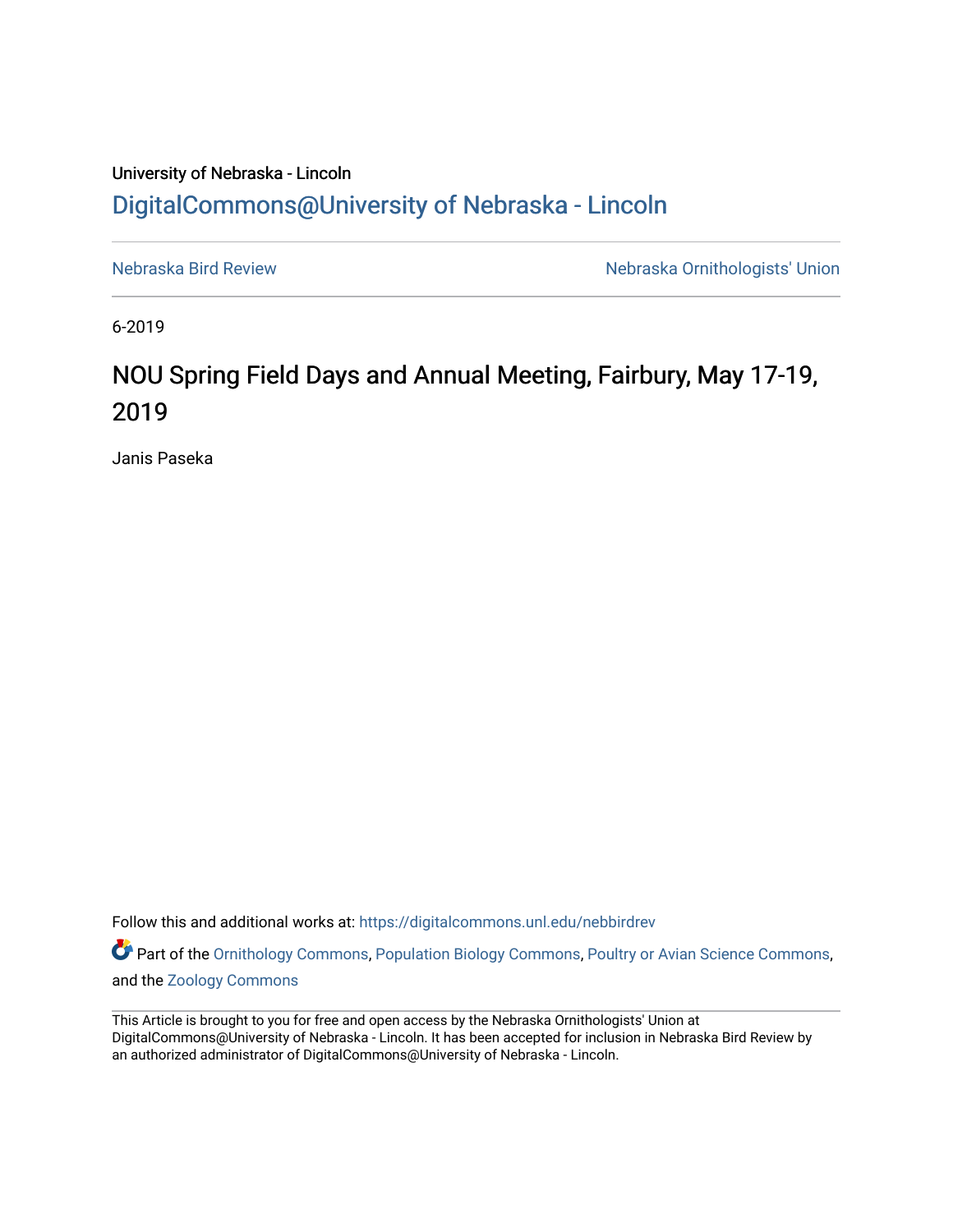from their core breeding ranges, subspecies identification in the field in most cases should not be attempted. This section includes useful comments about "confusion species", those that most resemble the subject species, and strongly emphasizes the "shape, habitat and habits, plumage/field marks" sequence for accurate field identification.

Overall, I highly recommend this book, even if only for its readable and entertaining historical account of North American sparrows. However, it is much more: it is a complete and wide-ranging compendium of the latest knowledge on distribution, identification, and taxonomy to the subspecies levels that will serve as an icon of its genre, an icon attainable only by the few writers able to delve into the eclectic combination of subject areas expounded upon by Wright.

#### NOU Spring Field Days and Annual Meeting

### Fairbury, May 17-19, 2019

#### by Janis Paseka

The NOU Annual Meeting and Spring Field Days, organized by Jan Johnson, was held in Fairbury on May 17-19, 2019, with 64 in attendance. Our meetings and meals took place in the 4-H building at the Jefferson County Fairgrounds. Despite the forecast for rain, the weather was perfect on Saturday morning, with rain arriving only in the late afternoon. Wind made listening for nightjars difficult on both evenings and it continued to be a problem on Sunday, but the total species list for the meeting was 165. Field trips were led by Shari Schwartz, John Carlini, Bill Flack, and Ross Silcock, and destinations included Rock Creek Station WMA and SRA, Rock Glen WMA, Flathead WMA, Rose Creek WMA, Crystal Springs Lakes, Buckley Creek Reservoir, Alexandria SRA and WMA, Little Blue WMA, and Father Hupp WMA. Evening trips to listen for nightjars were led by Joe Gubanyi.

Among the highlights were Mississippi Kite, Snowy Plover, Ruddy Turnstone, Chuck-will's-widow, Eastern Whip-poor-will, Pileated Woodpecker, Philadelphia Vireo, Louisiana and Northern Waterthrush, Yellow-breasted Chat, and Lazuli Bunting.

On Friday evening, we heard from Jeff Bargar, Superintendent of Rock Creek SRA. In the 1850s and 1860s, Rock Creek Station, which was on the Oregon and California trails and was a Pony Express station for a time, had a toll bridge over Rock Creek, and served as a supply center and campground for emigrants. The park, along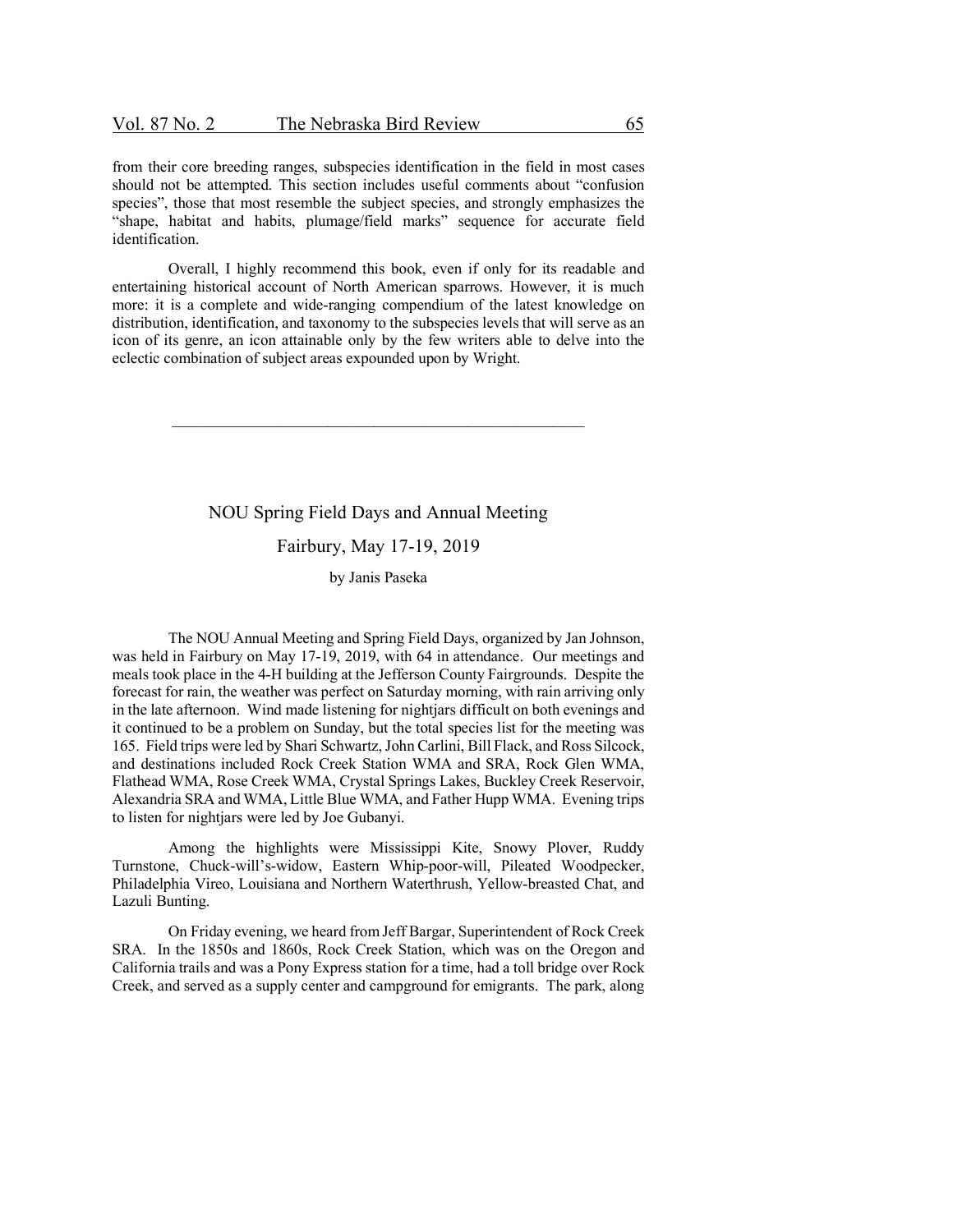with Rock Creek Station State Historical Park and the adjacent Rock Glen Wildlife Management Area, is part of the Sandstone Prairies Biologically Unique Landscape, more than 1,000 acres that are identified as a demonstration site for the Nebraska Natural Legacy Project Wildlife Action Plan. Bargar has begun to reinvigorate the native landscape by maintaining healthy bur oak woodlands and tallgrass prairie through extensive cedar clearing, prescribed burns and controlling invasive weeds.

At the brief business meeting on Saturday, the minutes of the last meeting were approved, a raffle of a watercolor of a Blackburnian Warbler by Jan Johnson was held, and the location of the next meetings were announced: fall 2019 in Imperial and spring 2020 in Gering. The election of officers for the coming year was held: Joel Jorgensen, President; Robin Harding, Vice President; Ruth Stearns, Secretary; Jan Johnson, Treasurer; T. J. Walker, Director; Anita Breckbill, Librarian; Mark Brogie, NOU Records Committee Chairperson; and Janis Paseka, Editor.

On Saturday evening, Joe Gubanyi spoke to us about the four species of nightjars (Common Nighthawk, Eastern Whip-poor-will, Chuck-will's-widow and Common Poorwill) found in Nebraska. Very little is known about their population status, but there is a general decline in nightjar populations across the country, based on Breeding Bird Survey and Breeding Bird Atlas data. This is thought to be due to habitat reduction and changes in food sources. In an effort to learn more about these "cryptically nocturnal" species, the Nightjar Survey Network (www.nightjars.org) coordinates citizen science volunteer nightjar routes across the country to gather data on the species. This survey program was created to gain a better understanding of population status by implementing a standardized approach across the nation that will help determine the magnitude and scale of population changes so that a course for conservation may be plotted. The Nightjar Survey Network relies entirely on volunteer participation. Volunteers drive along a predetermined 9-mile route, stopping at 10 points. At each point, the observer counts all nightjars seen or heard during a 6-minute period. Nocturnal behaviors of nightjars are influenced strongly by moonlight. Activities such as calling and foraging increase under bright moonlight conditions and it is thought that breeding may actually be timed with the lunar schedule. Joe runs two nightjar routes: Whiskey Creek, north of Fairbury, and Oak Glen in Seward Co. Since the full moon coincided with our meeting weekend, Joe took volunteers on his Whiskey Creek route to learn about the data collection. Unfortunately, the wind reduced the number of birds calling and made hearing those that were calling difficult, although numerous Whip-poor-wills and Chuck-will's-widows were counted during the course of the meeting. In addition to the nationwide surveys, there is a two-year nightjar project begun in 2019 by Joel Jorgensen and Steven Brenner of the Nebraska Game and Parks Commission. The primary objective is to define and clarify the current distribution of Eastern Whip-poor-will and Chuck-will's-widow in eastern Nebraska and provide a baseline for future monitoring.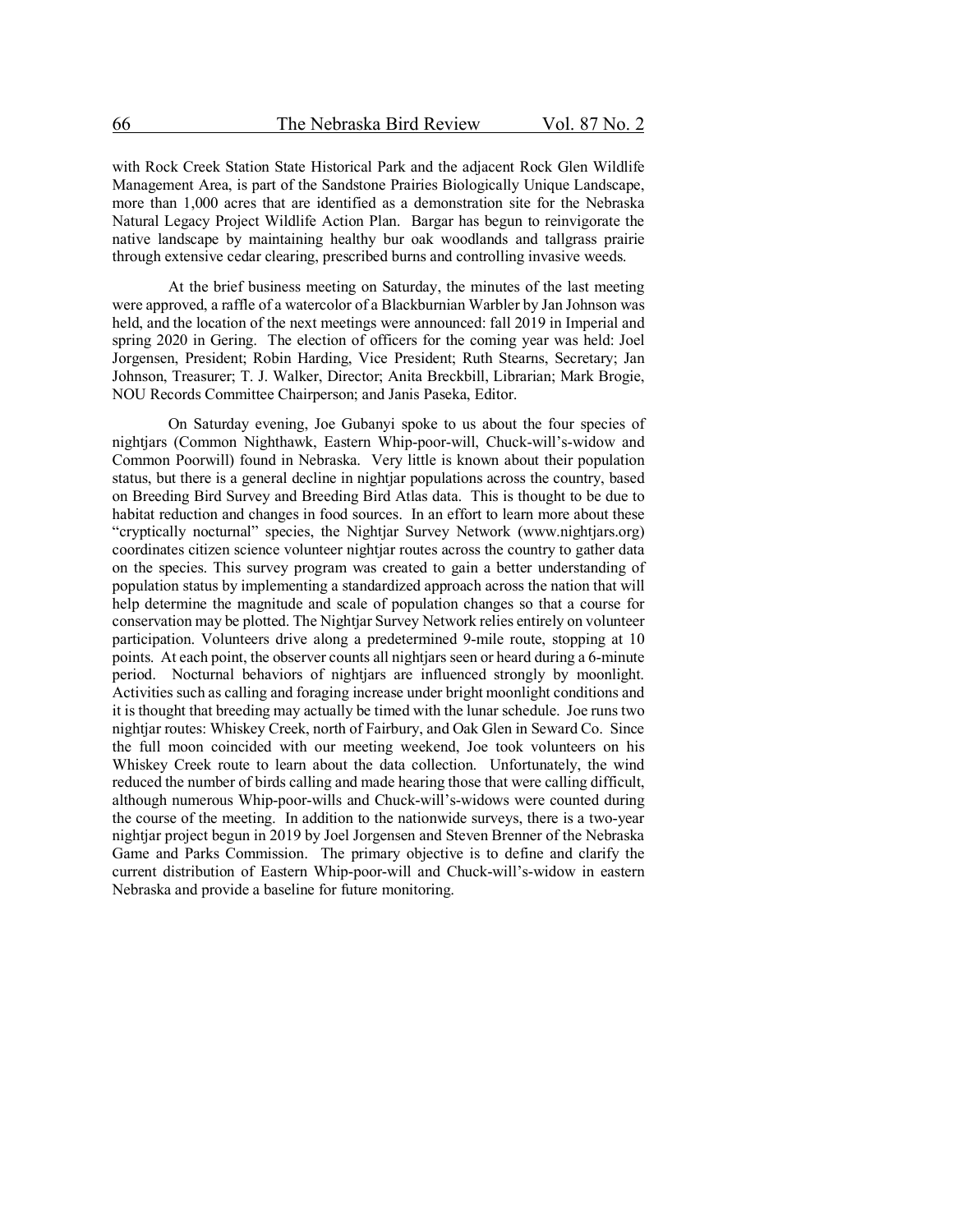| NOU Annual Meeting - Fairbury |  |
|-------------------------------|--|
|-------------------------------|--|

|                             | Fillmore           | Saline      | Thayer             | Jefferson    | Gage         |
|-----------------------------|--------------------|-------------|--------------------|--------------|--------------|
| Snow Goose                  |                    |             |                    | $\mathbf X$  |              |
| Canada Goose                | $\mathbf X$        | $\mathbf X$ | X                  | $\mathbf x$  | $\mathbf X$  |
| Wood Duck                   |                    |             | $\bar{X}$          | $\mathbf{x}$ | $\mathbf x$  |
| <b>Blue-winged Teal</b>     | $\bf{X}$           | $\mathbf x$ | $\bar{X}$          | $\mathbf{x}$ | $\mathbf{x}$ |
| Northern Shoveler           | $\mathbf X$        |             | $\mathbf x$        |              |              |
| Gadwall                     | $\mathbf x$        |             | $\mathbf X$        |              |              |
| American Wigeon             | $\mathbf{x}$       |             | $\bar{\mathbf{X}}$ |              |              |
| Mallard                     | $\mathbf X$        | $\mathbf x$ | $\bar{\mathbf{X}}$ | $\mathbf X$  | $\mathbf X$  |
| Northern Pintail            | $\mathbf x$        |             | $\bar{\mathbf{X}}$ |              |              |
| Green-winged Teal           | $\mathbf{x}$       |             | $\bar{X}$          | X            |              |
| Redhead                     | $\mathbf x$        |             | $\mathbf x$        | $\mathbf x$  |              |
| Ring-necked Duck            | $\mathbf x$        |             | $\bar{\mathbf{X}}$ |              |              |
| Lesser Scaup                | $\mathbf x$        |             |                    |              |              |
| Hooded Merganser            |                    |             | $\mathbf x$        |              |              |
| Ruddy Duck                  | $\mathbf X$        |             | $\bar{X}$          | $\mathbf x$  |              |
| Northern Bobwhite           | $\bf{X}$           | X           | $\bar{X}$          |              | $\mathbf x$  |
| Ring-necked Pheasant        | X                  |             | X                  | $\mathbf x$  | $\mathbf X$  |
| Wild Turkey                 |                    |             | X                  | $\mathbf X$  | $\mathbf X$  |
| Pied-billed Grebe           | $\mathbf X$        |             | $\bar{\mathbf{X}}$ | $\mathbf x$  |              |
| <b>Eared Grebe</b>          | $\bar{\mathbf{X}}$ |             |                    |              |              |
| Rock Pigeon                 |                    | $\mathbf X$ | X                  | $\bf{X}$     | $\mathbf x$  |
| Eurasian Collared-Dove      | $\mathbf x$        | $\mathbf x$ | $\bar{X}$          | $\mathbf{x}$ | $\mathbf x$  |
| Mourning Dove               | $\mathbf x$        | $\mathbf x$ | $\mathbf x$        | $\mathbf x$  | $\mathbf x$  |
| Yellow-billed Cuckoo        |                    |             | $\mathbf x$        | $\mathbf X$  | $\mathbf x$  |
| Common Nighthawk            |                    |             |                    | $\mathbf X$  |              |
| Chuck-will's-widow          |                    |             |                    | $\mathbf{x}$ |              |
| Eastern Whip-poor-will      |                    |             |                    | $\mathbf{x}$ |              |
| Chimney Swift               | $\mathbf x$        | $\mathbf X$ | X                  | $\mathbf{x}$ | $\mathbf X$  |
| Ruby-throated Hummingbird   |                    |             | $\mathbf x$        | $\mathbf x$  |              |
| Sora                        | $\mathbf X$        |             | X                  |              |              |
| American Coot               | $\mathbf x$        |             |                    |              | $\mathbf x$  |
| American Avocet             | $\mathbf x$        |             |                    |              |              |
| <b>Black-bellied Plover</b> | $\bar{X}$          |             |                    |              |              |
| American Golden-Plover      |                    |             | $\mathbf x$        |              |              |
| Killdeer                    | $\mathbf X$        | $\mathbf X$ | $\mathbf x$        | X            | $\mathbf X$  |
| Semipalmated Plover         | $\mathbf X$        |             |                    |              |              |
| Snowy Plover                | $\mathbf x$        |             |                    |              |              |
| <b>Upland Sandpiper</b>     |                    |             |                    | $\mathbf x$  |              |
| Hudsonian Godwit            | $\mathbf X$        |             | $\mathbf x$        |              |              |
| Ruddy Turnstone             | $\bar{X}$          |             |                    |              |              |
| Stilt Sandpiper             | $\mathbf x$        |             | X                  |              |              |
| Sanderling                  | X                  |             |                    |              |              |
| Dunlin                      | $\mathbf x$        |             |                    |              |              |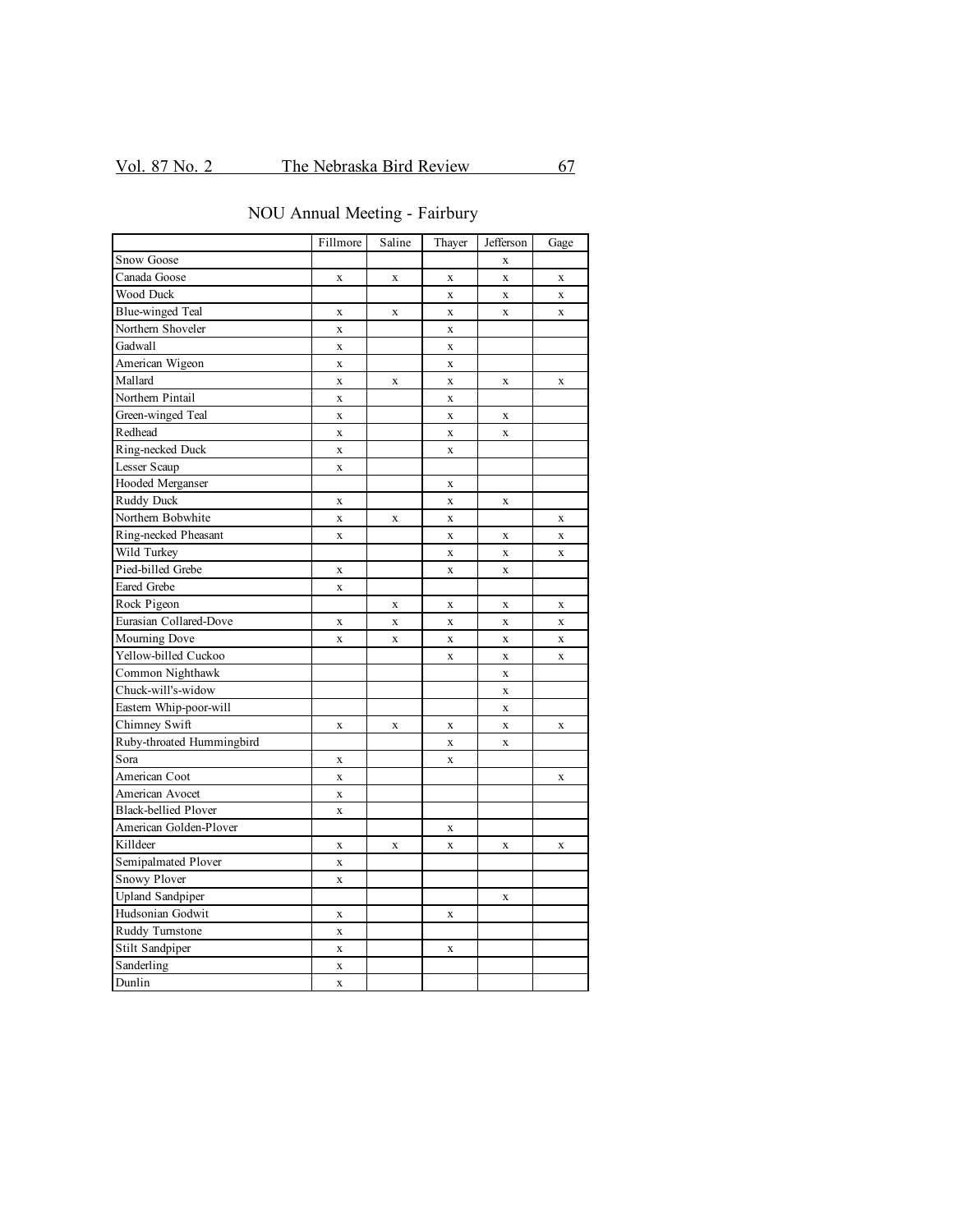NOU Annual Meeting - Fairbury

|                                | Fillmore     | Saline      | Thayer             | Jefferson   | Gage        |
|--------------------------------|--------------|-------------|--------------------|-------------|-------------|
| Baird's Sandpiper              |              | X           |                    |             |             |
| Least Sandpiper                | $\mathbf X$  |             | $\mathbf X$        |             |             |
| White-rumped Sandpiper         | $\mathbf{x}$ |             | $\mathbf X$        |             |             |
| <b>Buff-breasted Sandpiper</b> |              |             | $\mathbf X$        |             |             |
| Pectoral Sandpiper             | $\mathbf X$  |             |                    |             |             |
| Semipalmated Sandpiper         | $\mathbf x$  | X           | X                  |             |             |
| Short-billed Dowitcher         | $\mathbf X$  |             |                    |             |             |
| Long-billed Dowitcher          |              |             | $\mathbf X$        |             |             |
| Spotted Sandpiper              | $\mathbf X$  |             | $\mathbf X$        | X           | X           |
| <b>Lesser Yellowlegs</b>       | $\mathbf X$  |             | $\mathbf x$        |             |             |
| Willet                         |              |             | $\mathbf X$        |             |             |
| Wilson's Phalarope             | $\mathbf X$  |             | $\mathbf x$        |             |             |
| Franklin's Gull                |              |             |                    | X           |             |
| Least Tern                     |              |             |                    | $\mathbf X$ |             |
| <b>Black Tern</b>              | $\mathbf x$  | $\mathbf X$ | $\mathbf X$        | $\mathbf X$ |             |
| Forster's Tern                 |              |             |                    |             | X           |
| Double-crested Cormorant       | $\mathbf X$  | $\mathbf X$ |                    | X           | $\mathbf X$ |
| American White Pelican         |              |             |                    | $\mathbf X$ |             |
| American Bittern               | $\mathbf X$  |             |                    |             |             |
| Great Blue Heron               | $\mathbf X$  | X           | $\mathbf X$        | $\mathbf x$ | $\mathbf X$ |
| Cattle Egret                   | $\mathbf x$  |             |                    |             |             |
| Green Heron                    |              |             | $\mathbf X$        | $\mathbf x$ | $\mathbf X$ |
| Black-crowned Night-Heron      | $\mathbf x$  |             | $\mathbf x$        |             |             |
| White-faced Ibis               | $\mathbf X$  |             | $\mathbf X$        |             |             |
| Turkey Vulture                 | $\mathbf X$  | X           | $\mathbf X$        | X           | $\mathbf X$ |
| Northern Harrier               |              |             |                    | $\mathbf X$ |             |
| Cooper's Hawk                  |              |             |                    | $\mathbf X$ |             |
| <b>Bald Eagle</b>              |              |             |                    | X           | $\mathbf X$ |
| Mississippi Kite               |              |             |                    | X           | $\mathbf X$ |
| Swainson's Hawk                | X            |             | X                  | $\mathbf X$ |             |
| Red-tailed Hawk                | $\mathbf X$  | X           | $\mathbf X$        | $\mathbf X$ | X           |
| Great Horned Owl               |              |             |                    | $\mathbf x$ |             |
| <b>Barred Owl</b>              |              | X           | $\mathbf X$        | $\mathbf x$ |             |
| <b>Belted Kingfisher</b>       |              |             | $\mathbf x$        | $\mathbf X$ |             |
| Red-headed Woodpecker          | $\mathbf X$  | $\mathbf x$ | $\bar{\mathbf{X}}$ | $\bar{X}$   | $\mathbf X$ |
| Red-bellied Woodpecker         | $\mathbf X$  | X           | $\mathbf X$        | X           | X           |
| Downy Woodpecker               |              | X           | $\mathbf X$        | $\mathbf x$ |             |
| Hairy Woodpecker               |              |             | $\mathbf X$        | $\mathbf X$ |             |
| Northern Flicker               | $\mathbf X$  | $\mathbf X$ | $\mathbf x$        | X           |             |
| Pileated Woodpecker            |              |             |                    | X           |             |
| Peregrine Falcon               |              |             | X                  | $\mathbf x$ |             |
| Olive-sided Flycatcher         | $\mathbf X$  |             | $\mathbf X$        | X           |             |
| Eastern Wood-Pewee             |              | X           | $\mathbf X$        | $\mathbf X$ | $\mathbf X$ |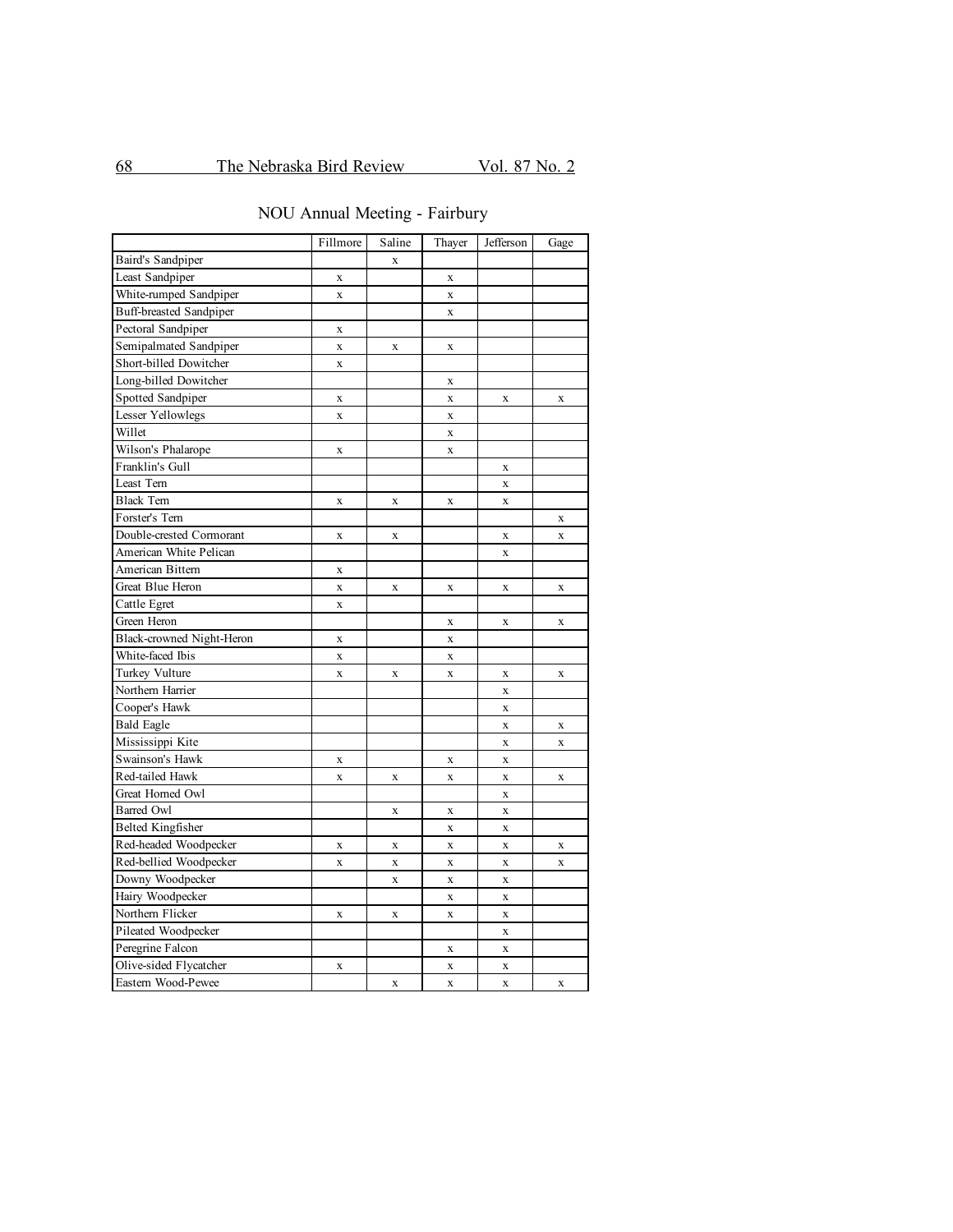|                               | Fillmore     | Saline       | Thayer       | Jefferson    | Gage        |
|-------------------------------|--------------|--------------|--------------|--------------|-------------|
| Least Flycatcher              |              |              | $\mathbf X$  | $\mathbf X$  | $\mathbf X$ |
| Eastern Phoebe                | X            | X            | $\mathbf x$  | $\mathbf x$  | $\mathbf X$ |
| Great Crested Flycatcher      | $\mathbf{x}$ | $\mathbf X$  | $\mathbf x$  | $\mathbf{x}$ | $\mathbf X$ |
| Western Kingbird              |              | $\mathbf X$  |              | $\mathbf x$  | $\mathbf X$ |
| Eastern Kingbird              | $\mathbf X$  | $\mathbf X$  | $\mathbf x$  | $\mathbf X$  | $\mathbf X$ |
| Loggerhead Shrike             |              |              |              | $\mathbf X$  |             |
| <b>Bell's Vireo</b>           | $\mathbf x$  | $\mathbf X$  | $\mathbf X$  | $\mathbf x$  | $\mathbf X$ |
| Yellow-throated Vireo         |              |              |              | $\bf{X}$     | $\mathbf x$ |
| Philadelphia Vireo            |              |              |              | $\mathbf x$  |             |
| Warbling Vireo                |              | $\mathbf X$  | $\mathbf x$  | $\mathbf X$  | $\mathbf X$ |
| Red-eyed Vireo                |              | $\mathbf X$  | $\mathbf x$  | $\mathbf X$  | $\mathbf X$ |
| Blue Jay                      | $\mathbf X$  | $\mathbf X$  | $\mathbf x$  | $\mathbf x$  | $\mathbf X$ |
| American Crow                 |              | $\mathbf X$  | $\mathbf X$  | $\mathbf x$  | $\mathbf x$ |
| Horned Lark                   |              |              |              | $\mathbf x$  | $\mathbf x$ |
| <b>Bank Swallow</b>           |              |              |              | $\mathbf X$  |             |
| Tree Swallow                  | $\mathbf X$  | $\mathbf X$  | $\mathbf X$  | $\bf{X}$     |             |
| Northern Rough-winged Swallow | $\mathbf X$  |              | $\mathbf X$  | $\mathbf X$  | $\mathbf X$ |
| Purple Martin                 |              | $\mathbf X$  |              | $\mathbf x$  |             |
| <b>Barn Swallow</b>           | X            | $\mathbf X$  | X            | X            | X           |
| Cliff Swallow                 | $\bar{X}$    | $\mathbf X$  | $\mathbf x$  | $\mathbf X$  | $\mathbf X$ |
| <b>Black-capped Chickadee</b> |              |              | $\mathbf x$  | $\mathbf x$  | $\mathbf X$ |
| <b>Tufted Titmouse</b>        |              |              |              |              | $\mathbf X$ |
| White-breasted Nuthatch       |              | $\mathbf X$  | $\mathbf x$  | X            |             |
| House Wren                    | $\mathbf X$  | $\mathbf X$  | $\mathbf x$  | $\mathbf X$  | X           |
| Carolina Wren                 |              | $\mathbf X$  | $\mathbf X$  | $\mathbf X$  | $\mathbf X$ |
| <b>Blue-gray Gnatcatcher</b>  |              |              | $\mathbf X$  | $\mathbf X$  | $\mathbf X$ |
| Eastern Bluebird              | $\mathbf X$  |              | $\mathbf{x}$ | $\mathbf{x}$ | $\mathbf X$ |
| Gray-cheeked Thrush           |              |              |              | $\mathbf{x}$ |             |
| Swainson's Thrush             |              | $\mathbf X$  | $\mathbf x$  | $\mathbf x$  | $\mathbf X$ |
| Wood Thrush                   |              |              |              | X            |             |
| American Robin                | X            | $\mathbf X$  | X            | $\mathbf X$  | X           |
| Gray Catbird                  | $\mathbf X$  | $\mathbf X$  | $\mathbf x$  | $\mathbf x$  | $\mathbf X$ |
| <b>Brown Thrasher</b>         | $\mathbf x$  | $\mathbf X$  | $\mathbf x$  | $\mathbf x$  | $\mathbf X$ |
| Northern Mockingbird          |              | $\mathbf{x}$ |              | $\mathbf{x}$ | $\mathbf X$ |
| European Starling             | $\mathbf x$  | $\mathbf x$  | $\mathbf x$  | $\mathbf{x}$ | $\mathbf x$ |
| Cedar Waxwing                 | $\mathbf X$  | $\mathbf X$  | $\mathbf X$  | $\mathbf x$  | $\mathbf X$ |
| House Sparrow                 |              | $\mathbf X$  | $\mathbf X$  | $\mathbf x$  | $\mathbf X$ |
| House Finch                   |              |              | $\mathbf X$  | $\mathbf X$  | $\mathbf X$ |
| Pine Siskin                   |              |              |              | $\mathbf x$  |             |
| American Goldfinch            | $\mathbf x$  | $\mathbf x$  | $\mathbf x$  | $\bf{X}$     | $\mathbf X$ |
| Grasshopper Sparrow           |              |              | $\mathbf X$  | $\mathbf X$  | X           |
| Lark Sparrow                  |              | $\mathbf X$  | X            | $\mathbf X$  | $\mathbf X$ |
| Chipping Sparrow              | $\mathbf X$  | $\mathbf x$  | $\mathbf x$  | $\mathbf X$  | $\mathbf x$ |